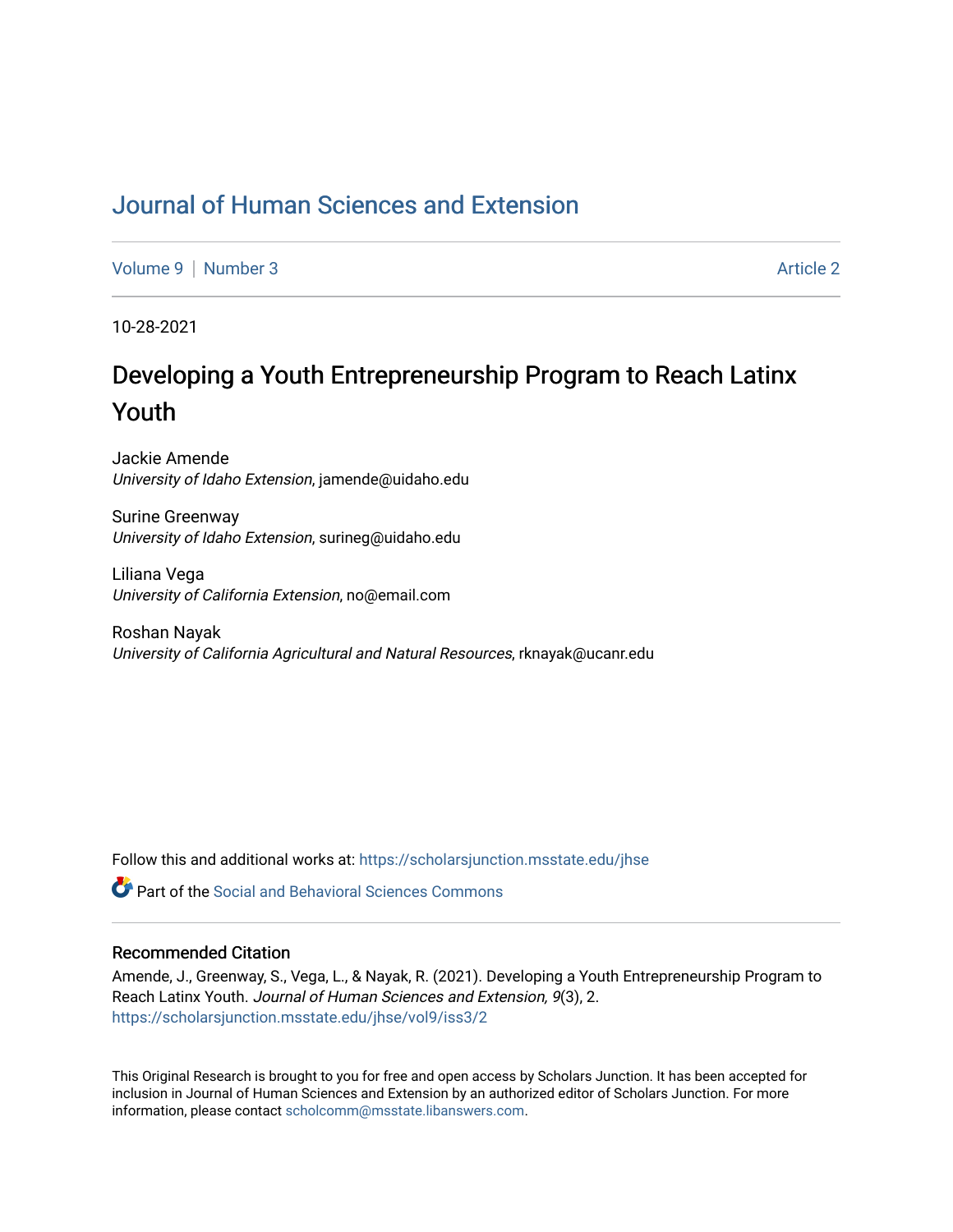## Developing a Youth Entrepreneurship Program to Reach Latinx Youth

## Acknowledgments

This program is supported by the Agriculture and Food Research Initiative (AFRI) award 2016-69006-24831 from the United States Department of Agriculture's (USDA) National Institute of Food and Agriculture (NIFA).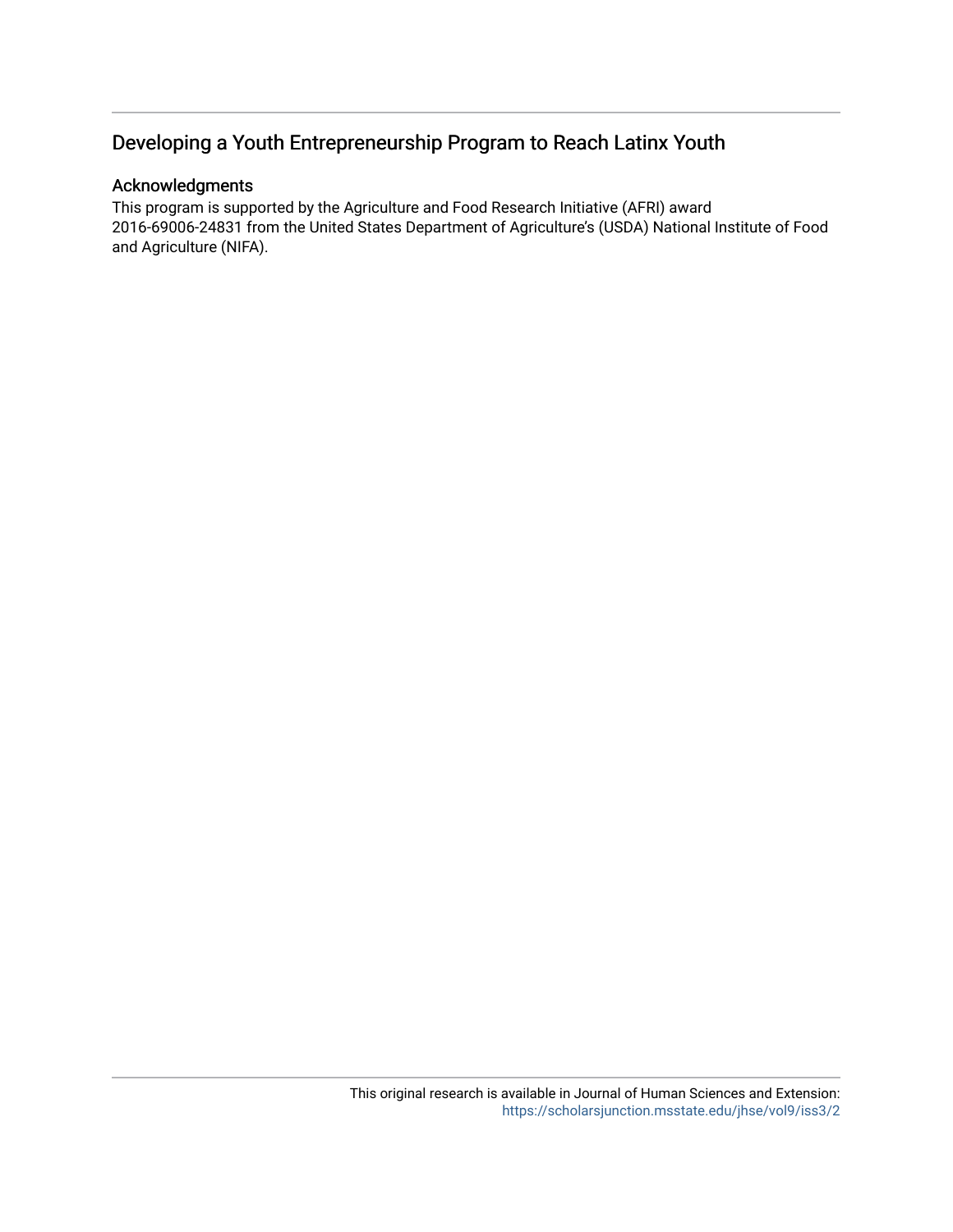## **Developing a Youth Entrepreneurship Program to Reach Latinx Youth**

## **Jackie Amende**

**Surine Greenway**  *University of Idaho Extension* 

## **Liliana Vega**

*University of California Extension*

## **Roshan Nayak**

*University of California Agricultural and Natural Resources* 

*Youth development programs designed for Latinx youth remain understudied. However, some research reports indicate that having bilingual and bicultural facilitators and developing culturally-infused programs may be effective. Extension educators developed a hands-on youth educational program specifically designed for Latinx youth. Educators hypothesize that adapting programs for Latinx youth will increase the knowledge and confidence levels of Latinx youth compared to their non-Latinx youth counterparts. Results from our study revealed Latinx youth reported greater knowledge gain in most concepts compared to their non-Latinx youth counterparts who simultaneously participated in the same program. In addition, Latinx youth were significantly more likely to understand what can be challenging when starting a business and the skills needed to be an entrepreneur. Findings also indicated that all youth, regardless of identified race and ethnicity, showed positive learning outcomes when programs were culturally adapted. More research on Latinx youth program development and implementation is needed to further understand successful strategies for improved program effectiveness for participants.* 

*Keywords:* Latinx, Latino, Hispanic, program development, culturally relevant, youth entrepreneurship, cultural adaptation, youth program

## **Introduction**

In 2017, 31.5% of Latinxs were under 18 years of age, making them the youngest racial and ethnic group in the United States (U.S. Department of Health and Human Services Office of Minority Health, 2019). Additionally, Latinx youth reside in homes that maintain lower household incomes, as compared to their white youth counterparts (Pew Research Center, 2013). Not only are Latino youth at high risk of poverty, but the Latinx population is also one of the

Direct correspondence to Jackie Amende at jamende@uidaho.edu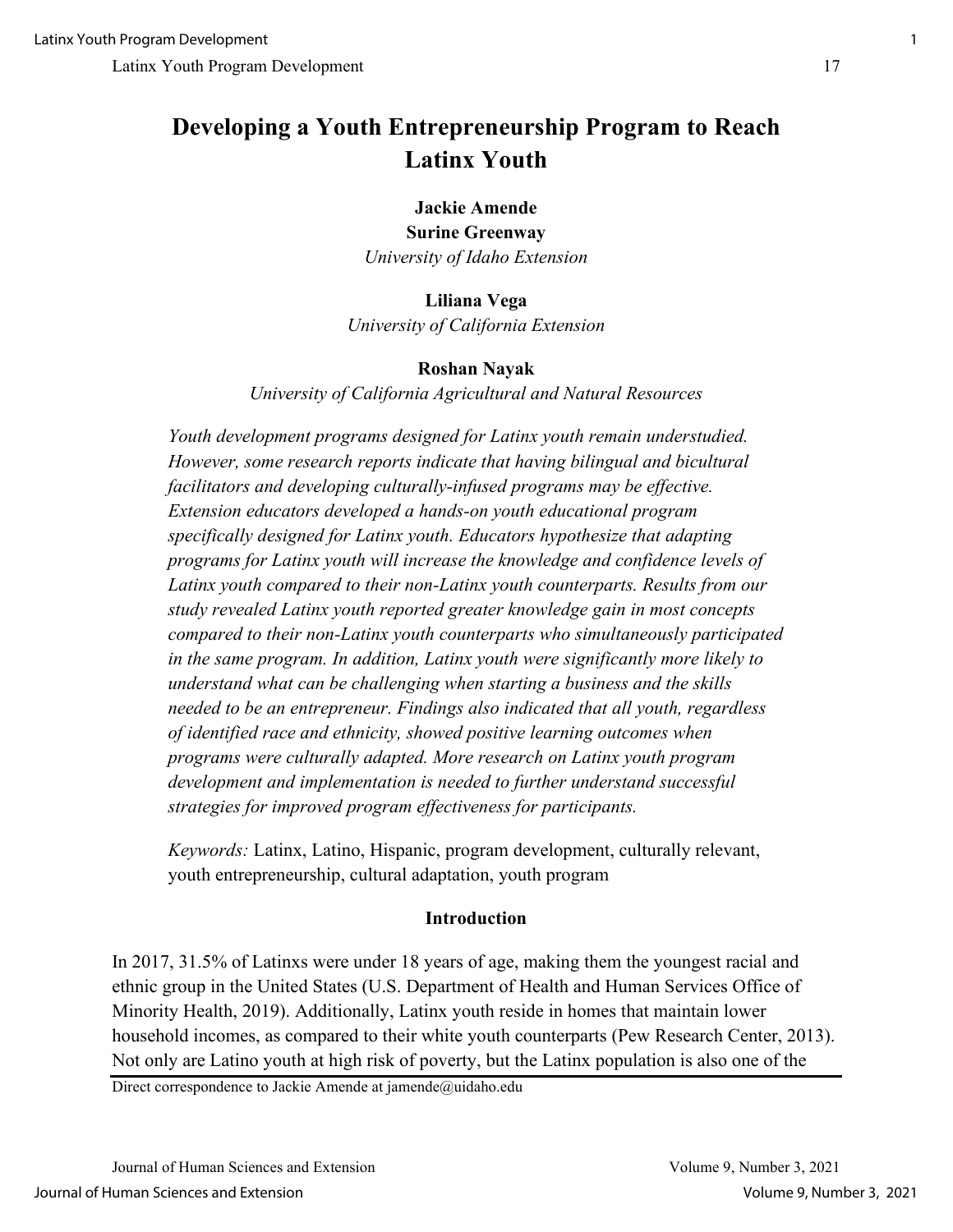least educated groups in the nation (Moreno et al., 2000). Many theories attempt to explain why. Some explanations include language barriers, legal status, and financial pressure to support a family (Pew Research Center, 2009). Due to these barriers, many Latinx individuals create their own opportunities through entrepreneurship (Morelix et al., 2018; Wilson et al., 2004).

Latinx individuals start businesses at higher rates than any other ethnic group in the U.S. (Dolan, 2018). However, Latinx have greater failure rates and lower sales than White and Asian-owned businesses (Morelix et al., 2018). With a lack of published research, factors for why Latinx business owners have greater failure rates and lower sales have not been conclusively defined.

Cooperative Extension can play a role in helping Latinx youth learn about entrepreneurship. Youth programs established specifically for Latinx youth remain underdeveloped, and there is limited research available on the factors that contribute to Latinx youth programs' overall effectiveness (Borden et al., 2006). However, after reviewing the existing literature for Latinx programs, we have listed the research-based recommendations for programs designed specifically for Latinx youth:

- Address the Latinx community's barriers and apprehensions for youth program participation, including homework/work obligations, education, mentorship, transportation, dislike of program staff, safety issues, and a cultural disconnect between program staff and the youth they serve (Borden et al., 2006; Ridings et al., 2010).
- Incorporate bilingual and bicultural facilitators that reflect the Latinx population's culture and values (Bandy & Moore, 2011; Koss-Chioino & Vargas, 1999; Vega et al., 2016).
- Engage Latinx facilitators and professionals in program development and implementation to help align the program curriculum with cultural traditions, beliefs, and values of the people being served (Koss-Chioino & Vargas, 1999; Ridings et al., 2010).
- Partner with schools and school districts for both delivery and marketing as schools help bridge cultures by providing a culturally-trusted and safe place for youth to learn (Bandy & Moore, 2011; Ridings et al., 2010).
- Build youth programs that focus on relationship building via work done in groups (Vega et al., 2016). This Latinx cultural concept is called *simpatía*, which means valuing relationships and cooperation (Vega et al., 2016).

Additionally, research suggests that youth entrepreneurship programs should include experiential learning. Experiential learning allows youth to be involved in processing the learned material, experience real-world applications of the material, develop decision-making skills, increase selfconfidence, and learn how to communicate with others (Biers et al., 2006). In summary, Latinx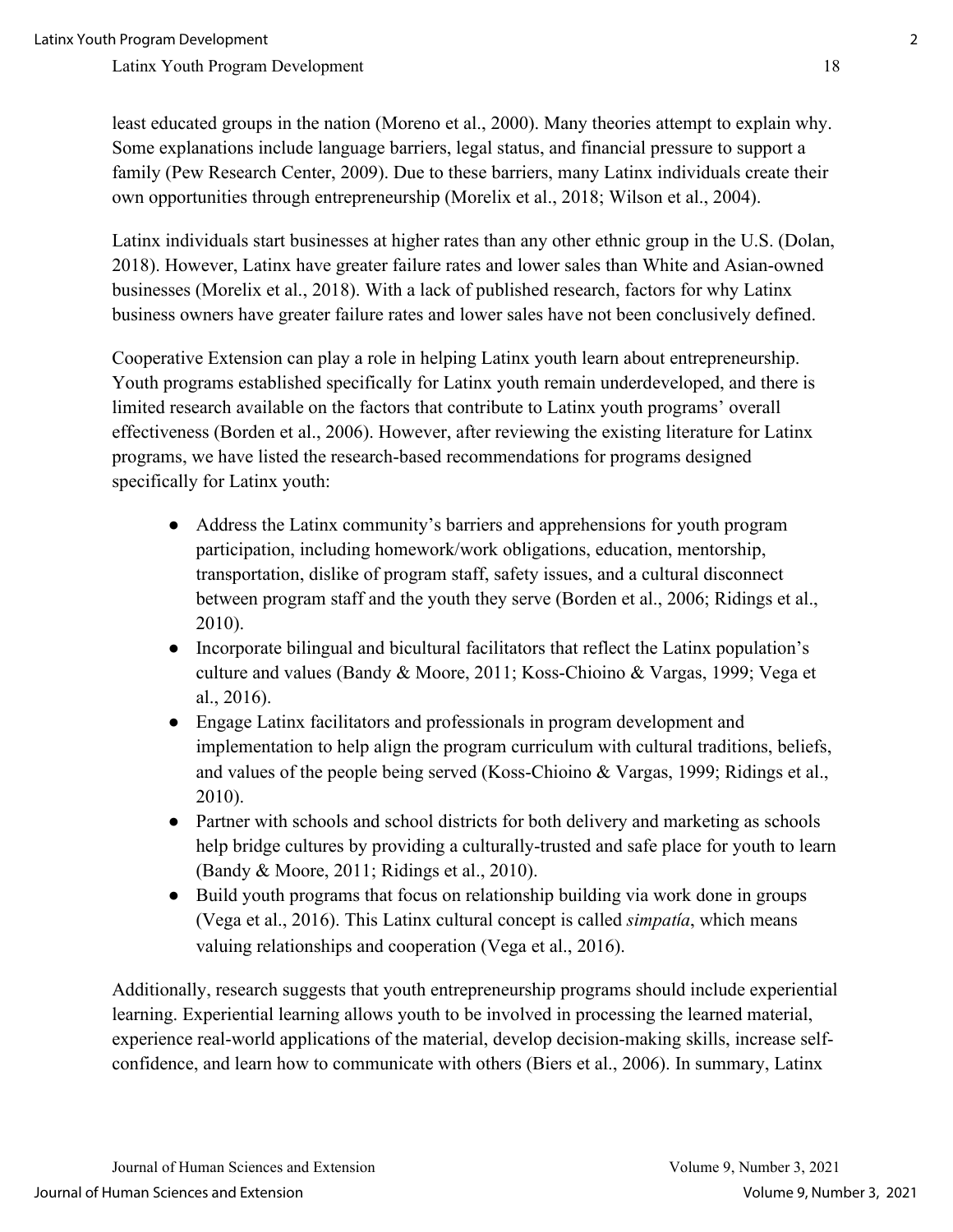youth programs must be culturally infused, and participation barriers must be understood and addressed (Bandy & Moore, 2011; Koss-Chioino & Vargas, 1999; Vega et al., 2016).

It is important to describe the use of the term "Latinx" within this article. Many terms are used to describe the Latino/Hispanic community, such as Latino, Hispanic, Latina, Latina/o, Latin $\omega$ , LatinUs, Latinx, Latine, etc. Latinx is often used as a gender-inclusive term recognizing and including all genders and non-gender binary individuals. It is also a gender-neutral term used to disrupt the masculine default of the Spanish gendered language (Guidotti-Hernández, 2017; Santos, 2017). "Hispanic" is used to identify individuals of Spanish descent, although it excludes Brazil (Santos, 2017). These terms are frequently used interchangeably, and no matter which term is used, they are all complex and will likely continue to evolve. In this article, the choice is to use the term "Latinx" to welcome and support the evolution and transformation of language that is inclusive, gender non-binary, and continues the discourse on the power of language and decolonization.

## **Purpose of the Study**

In this study, Extension educators aimed to develop a hands-on youth educational program specifically designed for Latinx youth while determining if learning was greater within this intended population following program participation. Educators hypothesized that Latinx youth would increase their knowledge and confidence after attending the program and report higher aspirations to become entrepreneurs. In other words, the evaluation determined the suitability of the curriculum for Latinx youth. This study used entrepreneurial content as the program's focus due to the presence, interest, and engagement of entrepreneurism in this community.

## **The Latinx Youth Entrepreneurship Program**

*EntrepreneurShip Investigation: Discover the E-Scene (Unit 1)* curriculum, originally developed by the University of Nebraska Extension, is a youth entrepreneurship program that promoted youth comprehension and initial exploration of entrepreneurism as a potential career choice (Zimbroff et al., 2017). The curriculum taught youth about existing businesses in their communities, common traits of an entrepreneur, and activities that encourage self-reflection and exploring business ideas and concepts (Zimbroff et al., 2017). This curriculum is used as a guide to developing a new program specifically for Latinx youth audiences.

A five-step process was used to continually adapt the *EntrepreneurShip Investigation: Discover the E-Scene (Unit 1)* curriculum for the Latinx Youth Entrepreneurship Program. The steps were

- 1. Recruit and employ collegiate interns who were bicultural and bilingual.
- 2. Train employed interns in foundational youth entrepreneurship components and include them in the adaptation and development process of the program.
- 3. Recruit and train Latinx teens at the local community level for peer mentorship.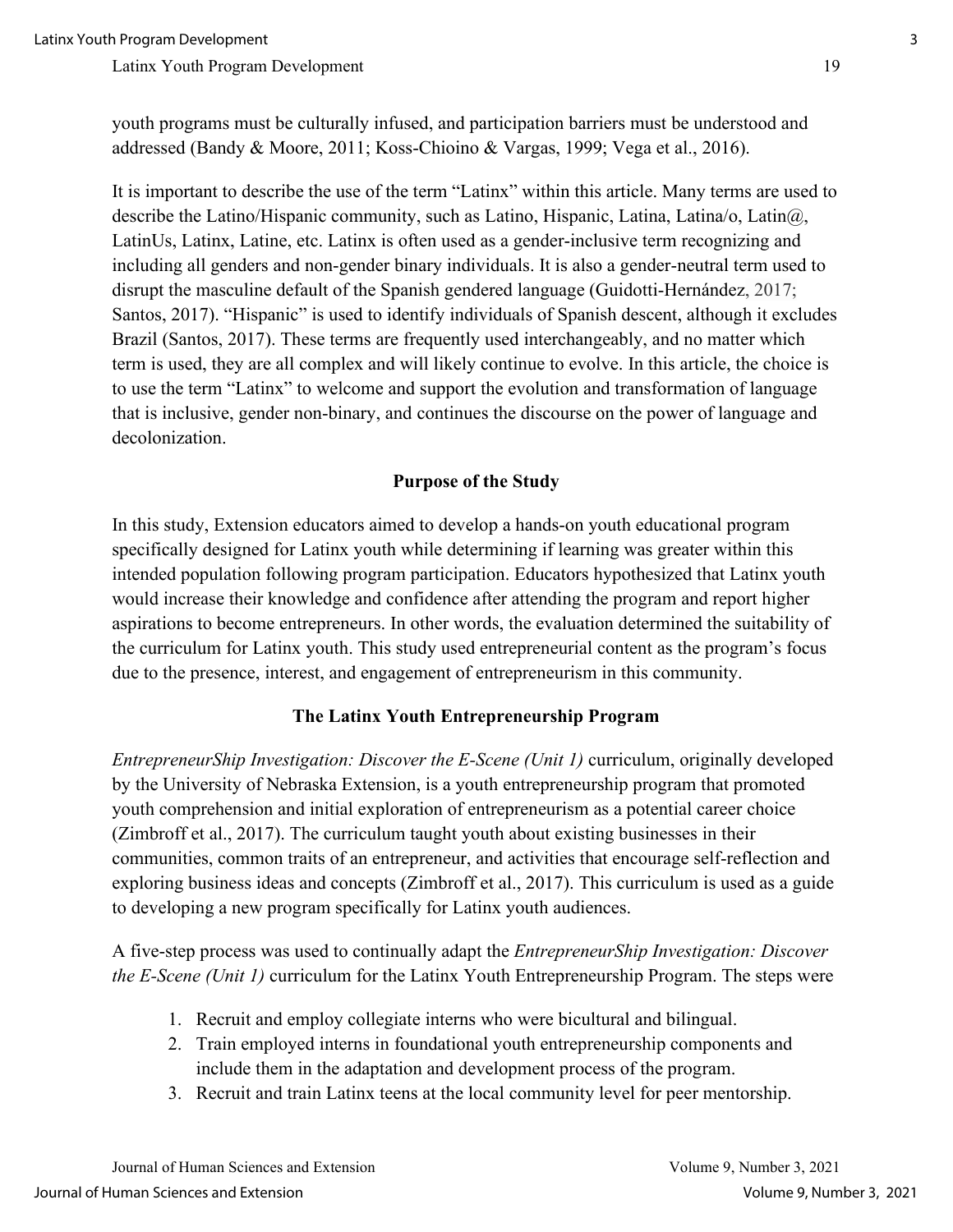- 4. Create a program evaluation surrounding the goals of the program: entrepreneurship knowledge gain, self-confidence, interest in future entrepreneurism, and youth input in continuous program adaptation.
- 5. Implement the culturally-adapted program at schools and culturally-trusted sites in the communities.

Bilingual and bicultural interns were reached through targeted recruitment with community partners, including many higher education organizations (universities and colleges) in the state. Following intern employment, an all-day Latinx Youth Entrepreneurship Program training was implemented. The training included youth entrepreneurship activities from *EntrepreneurShip Investigation: Discover the E-Scene (Unit 1)* curriculum, foundational entrepreneurship concepts, the experiential learning method, and discussion of integrating current culturallyadapted examples. Latinx teen volunteers were recruited from the community to participate in the training to reinforce positive youth development and relationship-building concepts with the interns. The Latinx teens also learned to co-teach and established roles as peer mentors for the program.

Following the initial training, the intern and faculty team co-developed a six-hour Latinx Youth Entrepreneurship Program. Bicultural and bilingual interns assisted with the cultural adaptation of the program. Cultural adaptations included having bilingual and bicultural facilitators, including culturally-relevant adaptations, emphasizing research-based Latinx motivational factors, selecting program locations, and entrepreneur guest speakers who were representative of the community. Listed below are specific examples within each adaptation that was performed.

## **Bilingual and Bicultural Facilitators**

To ensure bilingual and bicultural facilitators' employment, the team created position descriptions that included "bilingual and bicultural" skills as a listed requirement. "Bilingual" referred to someone who could speak English and Spanish fluently, and bicultural was defined as someone with knowledge and experiences of Latinx culture and values. This is important as someone bilingual may not have acquired enough cultural skills to successfully understand and work with the Latinx community. A bicultural individual is more likely to address cultural nuances and incorporate those into lesson plans to make learning content more culturally relevant. This was also done to address research-based barriers for Latinx youth program participation, such as dislike of program staff, the cultural disconnect between program staff and the youth they served, and the importance of mentorship within the community.

## **Culturally-relevant Adaptations**

All materials, including marketing and educational materials used in program implementation, intentionally reflect youth diversity and include examples of the Latinx population. An example is highlighting Latinx-owned businesses in the community and Spanish marketing media. Also,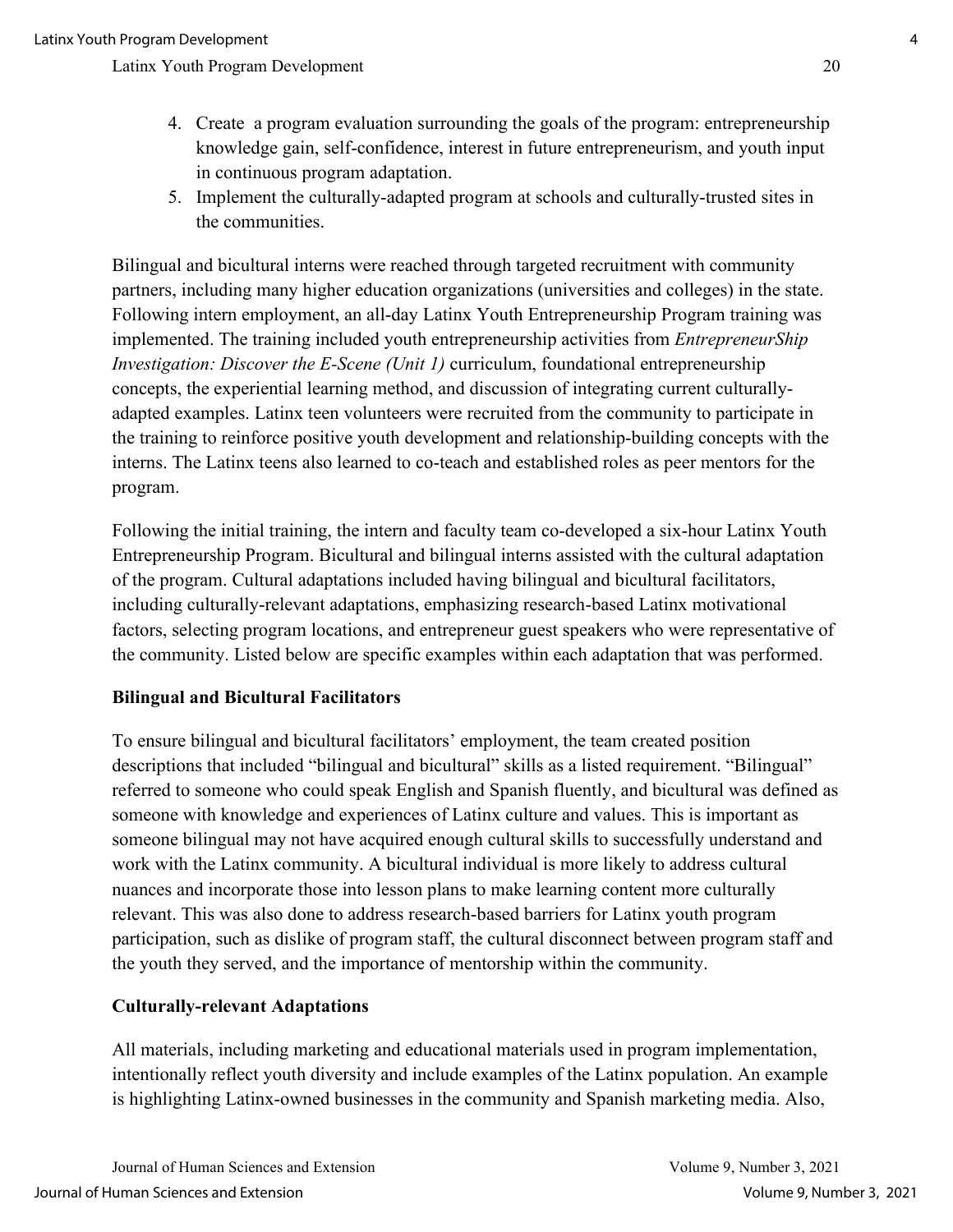the Forbes *18 Under 18: Meet the Young Innovators Who Are Changing the World* article by Polina Marinova, published in 2016, was used as it included a diverse group of real-life, young individuals who had achieved entrepreneurial success. This allowed Latinx youth to see role models who were entrepreneurs and have examples of individuals who looked like them and had their cultural background.

### **Emphasizing Research-based Latinx Motivational Factors**

Understanding Latinx entrepreneurial motivational factors, such as financial pressures, legal barriers, and building on Latinx values further supports Latinx youth programs. The research team ensured facilitators understood motivational factors, cultural nuances and barriers, and that the program was built on Latinx values, including focusing on relationship building within groups. Addressing cultural values like *simpatia* versus individual values allowed us to develop and adapt programs based on Latinx cultural values instead of Caucasian values. Rather than having youth work individually on business plans, youth worked in groups to develop a business.

#### **Selection of Program Locations**

Program locations were intentionally selected. Sites were selected based on having a high Latinx population, where they are located within the community, and the trustworthiness of the location for the Latinx community (i.e., choosing sites where Latinx communities live and socialize). Locations selected included migrant school sites, low-income housing, and Latinx cultural centers. Considering that many of the sites being served had families and youth who are food insecure, all programs included food (meals or snacks dependent on the site). Recognizing food insecurity as an issue for some sites, purposeful measures were taken to allocate larger food budgets for these locations and provide meals and snacks to ensure youth could focus on learning.

#### **Entrepreneur Guest Speakers who are Representative of the Community**

To increase self-confidence and self-efficacy, local Latinx entrepreneurs shared their entrepreneurial stories with program participants. Additionally, community volunteers judged program participants' team business plan presentations. These volunteers evaluated group business plans or business product presentations during the final workshop. While each program series was adapted to fit age and comprehension levels appropriately, participants from all sites participated in the final group presentations.

This program was supported by the Agriculture and Food Research Initiative (AFRI) award No. 2016-69006-24831 from the United States Department of Agriculture's (USDA) National Institute of Food and Agriculture (NIFA).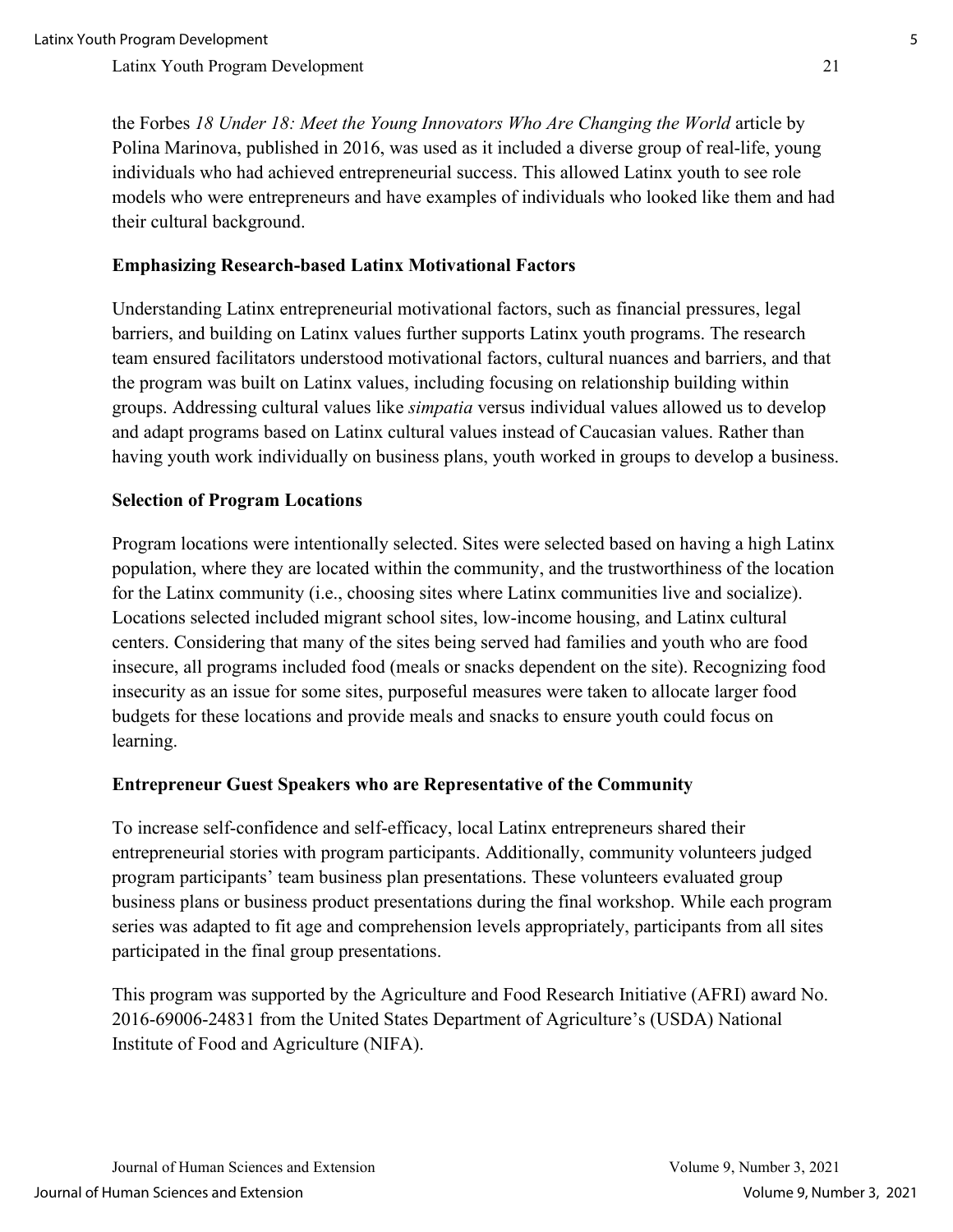## **Program Delivery**

Teens and college interns partnered to collaboratively teach the Latinx Youth Entrepreneurship Program at selected community sites. This program has been delivered at eleven different sites, including after-school and summer youth migrant programs. Within these sites, the Latinx Youth Entrepreneurship Program was taught to varying age groups.

The Latinx Youth Entrepreneurship Program was delivered for a minimum of six hours; sites have varying program schedules. For example, one site asked for three weekly two-hour workshops, and another asked for two three-hour workshops. Some sites were set up as weeklong camps (i.e., spring break day camp) with more than six instruction hours.

Youth who participated through the end of the program were provided an anonymous and voluntary program evaluation questionnaire to complete. This evaluation questionnaire was not offered to youth ages eight years and younger due to limited reading and writing comprehension where a program evaluation is not age-appropriate. Therefore, questionnaires were only completed by youth in third grade and above.

## **Program Evaluation**

The planning and evaluation of the Latinx program adopted the framework of knowledge, attitudes, skills, and aspirations (KASA) change from the Targeting Outcomes of Programs (TOP) model (Rockwell & Bennett, 2004). Bennett's (1975) hierarchy of program evaluation evidence, which is an integral part of the TOP model, specifically emphasizes KASA change due to program participation. The evaluation study primarily focused on the short-term program outcomes or the degree to which the program contributed to the outcomes related to knowledge, confidence, skills, and aspirations. The basic concepts of the TOP model propose participants applied new knowledge, skills, and aspirations to their practices to achieve long-term changes in the social, economic, and environmental conditions.

The underlying hypothesis of Latinx program planning and delivery assumed that Latinx youth would increase their knowledge about entrepreneurism and confidence by participating in culturally-relevant Latinx programs, ultimately leading to an increase in their aspirations (Nayak et al., 2015) to become an entrepreneur.

The Latinx Youth Entrepreneurship program evaluation used a questionnaire approach through the distribution of a post-program written survey. The post-program survey was developed and validated by a group of experts. The survey included a series of knowledge-gained questions related to entrepreneurial business concepts that were taught. The survey also measured participants' interest and confidence in future entrepreneurism, including how much the youth like learning about entrepreneurism. Also, the program evaluation includes questions on overall participant satisfaction and allows participants to provide qualitative feedback on the program.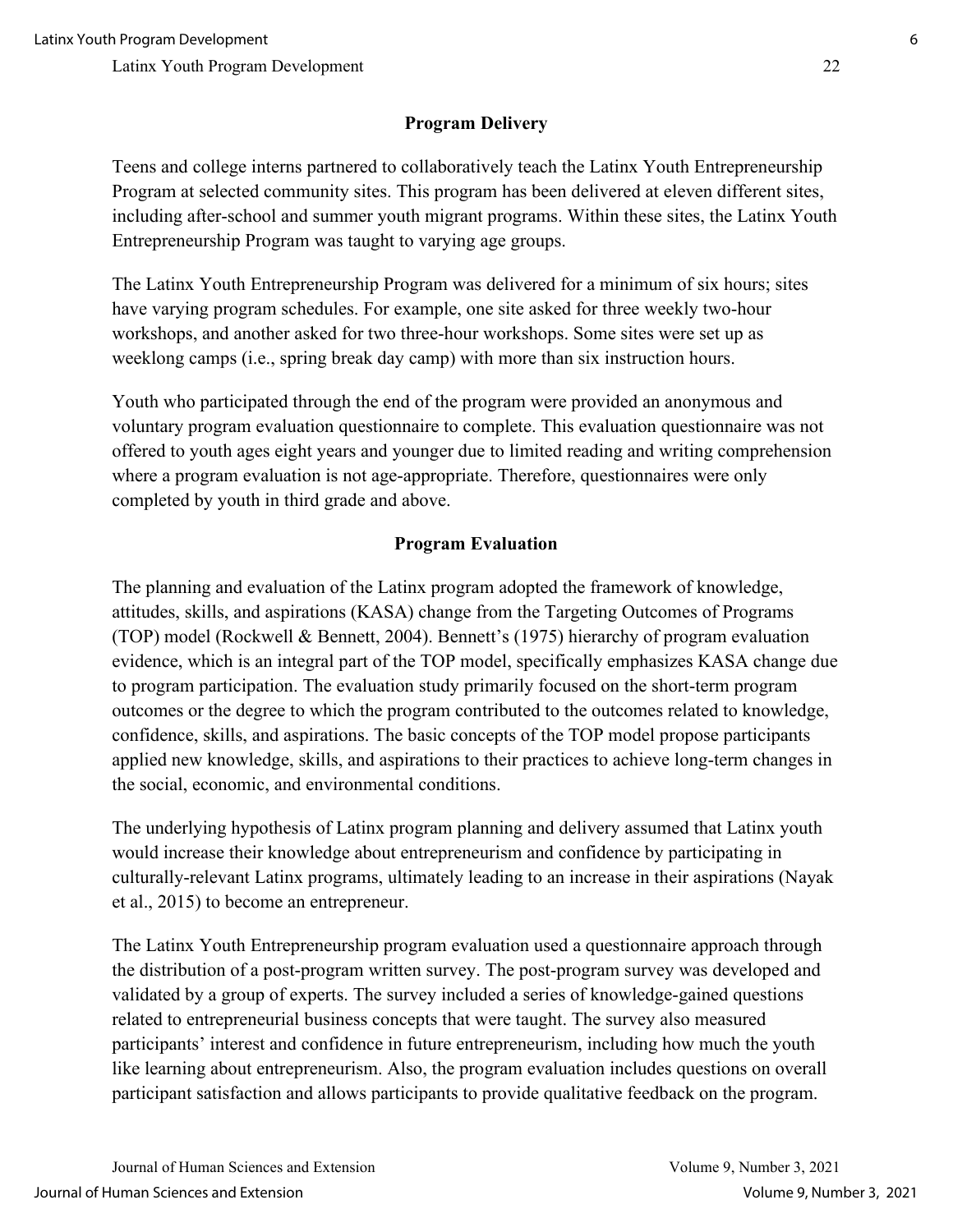The evaluation study assessed the program's impact on participating youth, specifically Latinx youth. The University-affiliated research office reviewed the project and approved the survey.

### **Participants**

To date, this program has been delivered to over 450 youth from Kindergarten to  $12<sup>th</sup>$  grade. Of the participating youth, 330 surveys have been completed with a response rate of 73.3%. Of this sample, 312 (69.3%) completed the survey question regarding ethnicity. Of the 312 respondents, 234 (75.0%) identified as Hispanic/Latinx/Latina, indicating that most youth who participated in the program were the target demographic. This program serves all youth; therefore, white non-Hispanic youth did participate in the program. This allowed comparisons of program results of white non-Hispanic youth to that of Latinx youth participants.

#### **Data Analysis**

All youth evaluations were entered into Qualtrics (an online survey platform) by the program team via a Qualtrics survey link to create a dataset for the ease of conducting analysis and generating reports. A total of 234 responses identified as Hispanic/Latinx, and 78 total responses identified as non-Hispanic/Latinx. Statistical analyses were performed based on the evaluation research questions as described below:

- 1. Descriptive analyses were performed to measure the overall effectiveness of the program.
- 2. Cramer's V values were calculated to determine inter-item correlations among the knowledge questions. The strength of the association of youths' overall satisfaction with the entrepreneurship program and their interest in being an entrepreneur someday with their confidence were calculated using Chi-Square tests and Cramer's V.
- 3. Proportional difference tests *(*two samples *z*-score test) were conducted to compare program impact on Latinx versus non-Latinx youth.

#### **Results**

The questionnaire was used to collect data within four program components: entrepreneurism knowledge gained, interest in entrepreneurship in the future, self-perceived confidence in their ability to become an entrepreneur, and receiving continuous youth input for program development and adaptation. The results from all participants who responded to the questionnaire are presented in Table 1. The majority of participants indicated they learned new things about entrepreneurism. Forty-four percent of survey participants (*n* = 143) reported being interested in becoming an entrepreneur someday. More than 95% of participants ( $n = 306$ ) reported learning "*a little*" to "*a lot*" about entrepreneurism. Almost nine out of ten participants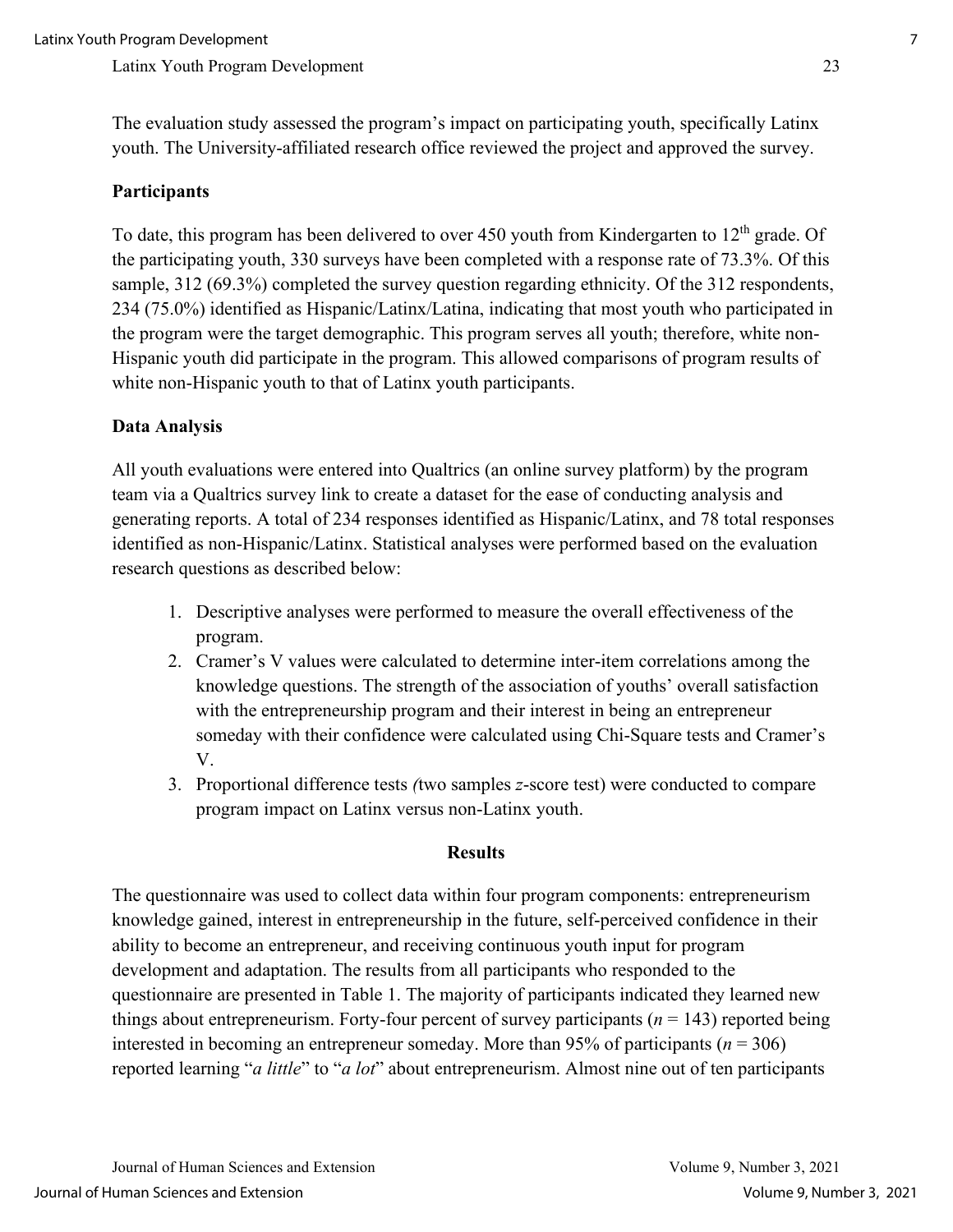(*n* = 291; 90.4%) indicated they felt "*a little*" to "*very confident*" becoming an entrepreneur after attending the program.

| <b>Knowledge and Interest Questions</b>                                                                           | $\boldsymbol{N}$ | Yes<br>$n(^{0}/_{0})$                                   | Sort of<br>n(%)                         | N <sub>0</sub><br>n(%)          |
|-------------------------------------------------------------------------------------------------------------------|------------------|---------------------------------------------------------|-----------------------------------------|---------------------------------|
| At this program, did you learn new things about<br>what an entrepreneur is?                                       | 326              | 259 (79.4)                                              | 49 (15.0)                               | 18(5.5)                         |
| At this program, did you learn new things about<br>how to make a goal?                                            | 322              | 246 (76.4)                                              | 58 (18.0)                               | 18(5.6)                         |
| At this program, did you learn new things about the<br>risks of becoming an entrepreneur?                         | 320              | 245 (76.6)                                              | 55 (17.2)                               | 20(6.3)                         |
| At this program, did you learn new things about<br>what can be hard about starting a business?                    | 322              | 248 (77.0)                                              | 62(19.3)                                | 12(3.7)                         |
| At this program, did you learn new things about the<br>skills you need to be an entrepreneur?                     | 321              | 221 (68.8)                                              | 77(24.0)                                | 23(7.2)                         |
| At this program, did you learn new things about<br>how to market your business?                                   | 321              | 211 (65.7)                                              | 87(27.1)                                | 23(7.2)                         |
| Are you interested in being an entrepreneur<br>someday?                                                           | 325              | 143(44.0)                                               | 135(41.5)                               | 47(14.5)                        |
| <b>Entrepreneurism Question</b>                                                                                   | $\boldsymbol{N}$ | A lot<br>n(%)                                           | A little<br>$n(^{0}/_{0})$              | Not at all<br>$n(^{0}/_{0})$    |
| Overall, how much did you like learning about<br>entrepreneurism?                                                 | 319              | 213 (66.8)                                              | 93 (29.2)                               | 13(4.1)                         |
| <b>Confidence Question</b>                                                                                        | $\boldsymbol{N}$ | <b>Very</b><br>confident<br>$n\left(\frac{0}{0}\right)$ | A little<br>confident<br>$n(^{0}/_{0})$ | Not at all<br>confident<br>n(%) |
| After participating in this program, how confident<br>do you feel that you can become an entrepreneur<br>someday? | 322              | 142(44.1)                                               | 149(46.3)                               | 31(9.6)                         |

*Table 1. The Distribution of Youth Participants' Responses to Knowledge and Interest, Overall Learning, and Confidence Questions* 

Cramer's V values were calculated for all knowledge questions to determine the strength of associations among the questions. The Cramer's V values ranged from a minimum of .26 to a maximum of .41, indicating low to moderate associations among the knowledge gain questions. The Chi-square result in Table 2 displays a significant association between how much they liked learning about entrepreneurism at the program and their confidence level to become an entrepreneur. Furthermore, a significant Cramer's V value of .34 (*p* < .001) indicated a moderate association between the two variables. Thus, the more the youth liked learning about entrepreneurism at the program, the more likely they felt confident in becoming an entrepreneur. Similarly, a statistically significant and moderate association was found between youths' interest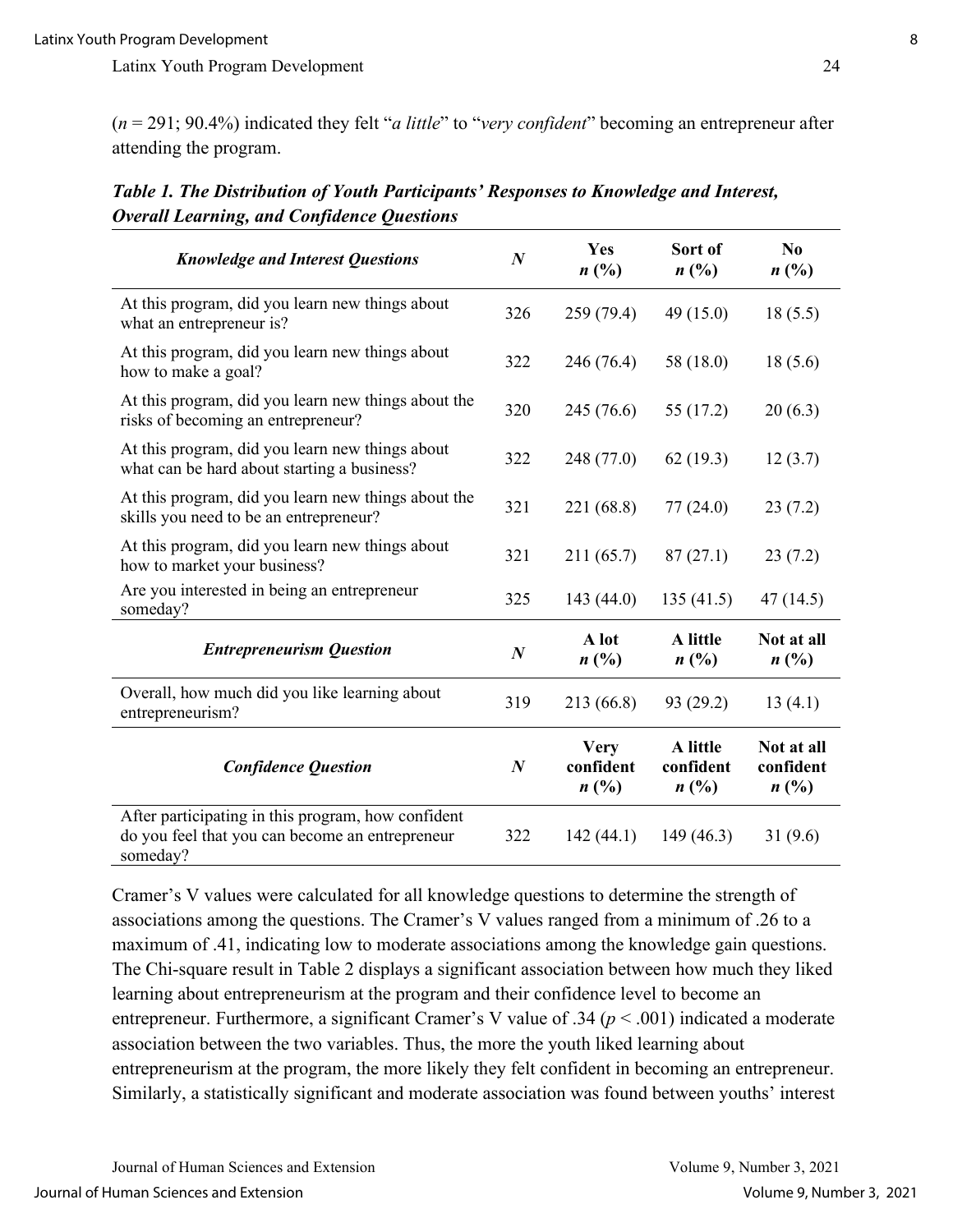and confidence in becoming an entrepreneur ( $\chi^2 = 126.36$ ,  $p < .001$ ; Cramer's V = .44). Thus, youth interested in becoming an entrepreneur someday were likely to be more confident in becoming an entrepreneur.

|                                            | ╭                     |          | Overall, how much did you like<br>learning about<br>entrepreneurism? |          |       | <b>Total</b> | $\chi^2$ | $\boldsymbol{p}$ |
|--------------------------------------------|-----------------------|----------|----------------------------------------------------------------------|----------|-------|--------------|----------|------------------|
|                                            |                       |          | Not at all                                                           | A little | A lot |              |          |                  |
| Confidence to<br>become an<br>entrepreneur | Not at all            | Observed | 8                                                                    | 13       | 10    |              | 71.56    | .000             |
|                                            | confident             | Expected | 1.3                                                                  | 8.8      | 20.9  | 31           |          |                  |
|                                            | A little<br>Confident | Observed | $\overline{4}$                                                       | 56       | 82    | 142          |          |                  |
|                                            |                       | Expected | 5.9                                                                  | 40.4     | 95.7  |              |          |                  |
|                                            | Very<br>Confident     | Observed | 1                                                                    | 20       | 119   |              |          |                  |
|                                            |                       | Expected | 5.8                                                                  | 39.8     | 94.4  | 140          |          |                  |
| Total                                      |                       |          | 13                                                                   | 89       | 211   | 313          |          |                  |

*Table 2. Chi-Square Test Results between Overall Learning and Confidence in Becoming an Entrepreneur (N = 313)* 

Table 3 displays two sample *z*-score proportional difference test results between self-identified Latinx responses and self-identified non-Latinx responses to the knowledge, entrepreneurship, and confidence questions. The result showed no statistically significant proportional differences between the two groups for most of the survey questions.

## **Entrepreneurship Knowledge Gain**

The majority of youth reported knowledge gain in all entrepreneurial knowledge concepts. For those questions, the knowledge gain remained similar across both groups. However, selfidentified Latinx youth reported a significantly greater knowledge gain than their non-Latinx counterparts in learning what can be challenging when starting a business and the skills needed to be an entrepreneur.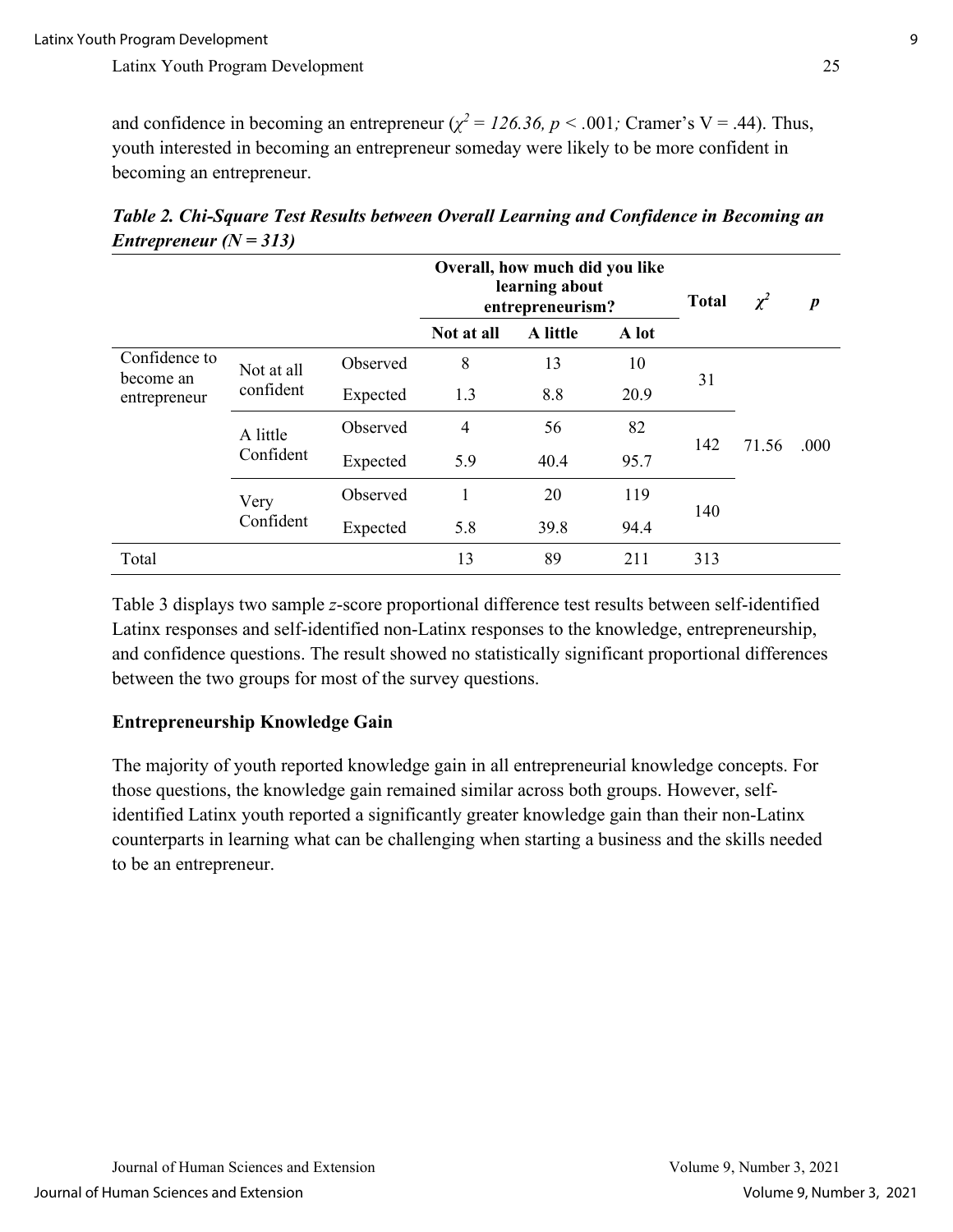|                                                                                                                                                 |              | Latinx                                                 |       | <b>Non-Latinx</b>                                      |       |         |                  |
|-------------------------------------------------------------------------------------------------------------------------------------------------|--------------|--------------------------------------------------------|-------|--------------------------------------------------------|-------|---------|------------------|
|                                                                                                                                                 | <b>Total</b> | # who responded<br>as indicated<br>$(n)$ (% of $N_I$ ) | $N_I$ | # who responded<br>as indicated<br>$(n)$ (% of $N_2$ ) | $N_2$ | Z,      | $\boldsymbol{p}$ |
| At this program, did you learn new<br>things about what an entrepreneur is?                                                                     | 309          | 184 (78.6%)                                            | 234   | $60(80.0\%)$                                           | 75    | $-0.25$ | .803             |
| At this program, did you learn new<br>things about how to make a goal?                                                                          | 305          | 180 (77.9%)                                            | 231   | 53 (71.6%)                                             | 74    | 1.11    | .267             |
| At this program, did you learn new<br>things about the risks of becoming an<br>entrepreneur?                                                    | 303          | 179 (78.2%)                                            | 229   | 51 (68.9%)                                             | 74    | 1.62    | .105             |
| At this program, did you learn new<br>things about what can be hard about<br>starting a business?                                               | 305          | 183 (79.6%)                                            | 230   | 51 (68.0%)                                             | 75    | 2.06    | $.039**$         |
| At this program, did you learn new<br>things about the skills you need to be an<br>entrepreneur?                                                | 304          | 164 (71.3%)                                            | 230   | 45 (60.8%)                                             | 74    | 1.69    | $.091*$          |
| At this program, did you learn new<br>things about how to market your<br>business?                                                              | 309          | 151 (65.1%)                                            | 232   | 52 (67.5%)                                             | 77    | $-0.39$ | .697             |
| <b>Entrepreneurship Questions</b>                                                                                                               |              |                                                        |       |                                                        |       |         |                  |
| Are you interested in being an<br>entrepreneur someday?<br>(Responses for "Yes")                                                                | 308          | 108 (46.4%)                                            | 233   | 28 (37.3%)                                             | 75    | 1.37    | .171             |
| Are you interested in being an<br>entrepreneur someday?<br>(Responses for "Sort of")                                                            | 308          | 95 (40.8%)                                             | 233   | 31 (41.3%)                                             | 75    | $-0.09$ | .929             |
| Overall, how much did you like learning<br>about entrepreneurism?<br>(Responses for "A Lot")                                                    | 307          | 158 (68.7%)                                            | 230   | 48 (62.3%)                                             | 77    | 1.03    | .305             |
| After participating in this program, how<br>confident do you feel that you can<br>become an entrepreneur someday?<br>(Responses for "Very")     | 305          | $101(43.9\%)$                                          | 230   | $34(45.3\%)$                                           | 75    | $-0.22$ | .826             |
| After participating in this program, how<br>confident do you feel that you can<br>become an entrepreneur someday?<br>(Responses for "A Little") | 305          | $107(46.5\%)$                                          | 230   | 32(42.7%)                                              | 75    | 0.58    | .562             |

## *Table 3. Proportional Difference (z-score) Test Results between Latinx and Non-Latinx Participants*

*Note. Total=N<sub>1</sub>+N<sub>2</sub>*; \* $p < 0.1$ ; \*\* $p < 0.05$ 

Journal of Human Sciences and Extension Volume 9, Number 3, 2021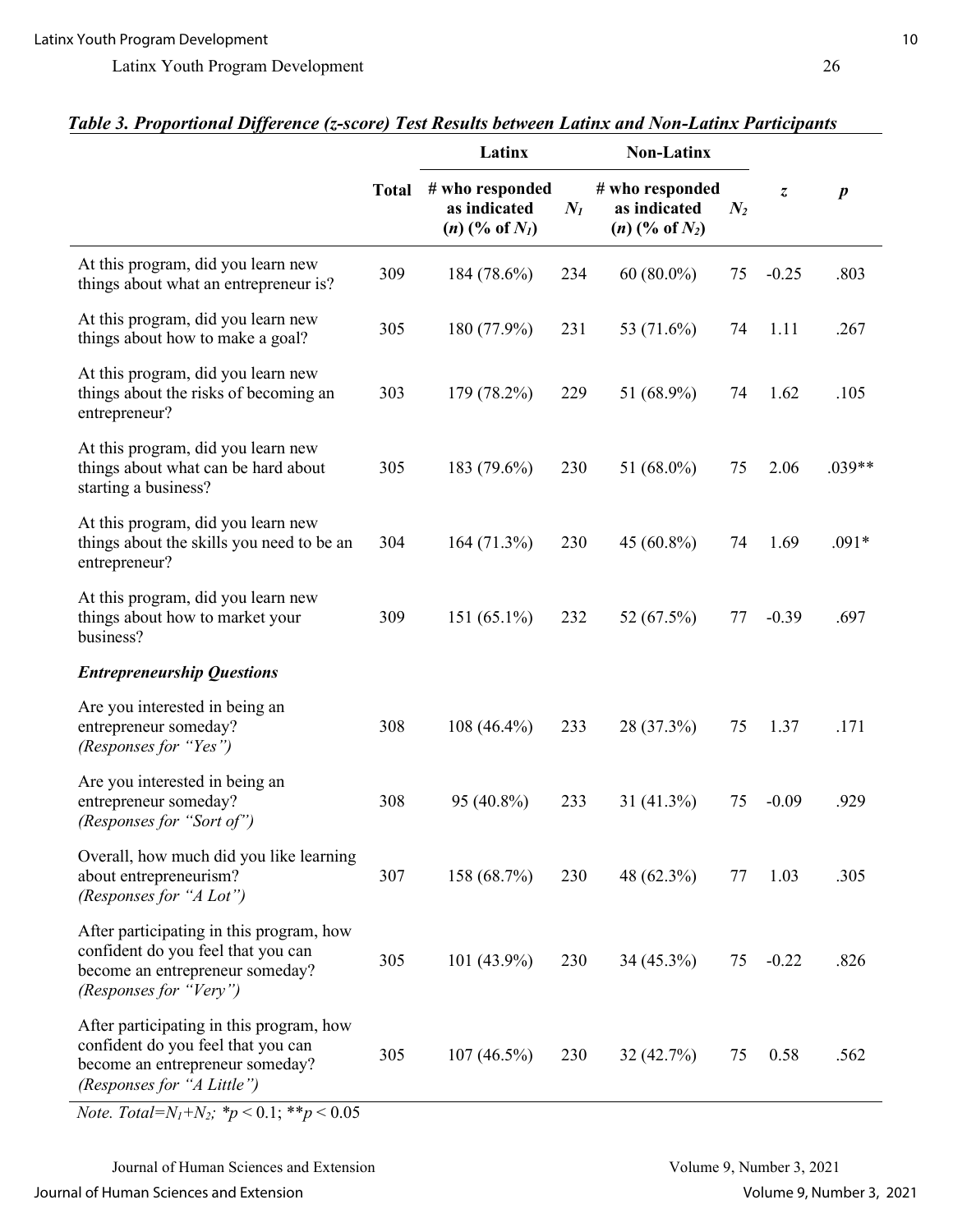A higher proportion of Latinx (79.6%; *n* = 183) students reported learning new things that can be challenging for starting a business than non-Latinx youth (68.0%;  $n = 75$ ), with a *z*-score of 2.06 at a significance level of .05. Cohen's *h* value for the effect size of the difference in proportions was found to be .26, which corresponds to a small effect. A higher proportion of Latinx youth  $(71.3\%; n = 164)$  mentioned having learned new things about the skills one needs to be an entrepreneur than Non-Latinx youth (60.8%;  $n = 45$ ) ( $z = 1.69$ ,  $p < .10$ ). Cohen's *h* value for the effect size of the difference in proportions was found to be 0.22, which corresponds to a small effect.

#### **Interest and Self-Perceived Confidence in Entrepreneurism**

Overall, many of the youth who participated in the program indicated interest when asked the question, "are you interested in being an entrepreneur someday?" Although no questions result in a significant difference between non-Latinx and Latinx youth.

#### **Participant Input for Latinx Youth Entrepreneurship Program**

The majority of youth liked learning about entrepreneurism "a lot," when asked the question "Overall, how much did you like learning about entrepreneurism?" Participants provided input on what they like best about the program, with emerging themes for self-identified Latinx youth indicating they like their program facilitators and how they teach, like learning about entrepreneurism, and appreciate how hands-on and interactive the program is. Also, the youth provided feedback on how to make the program better. For example, youth stated they would like the program to provide more time and details and "build kids with more confidence."

### **Discussion**

The Latinx Youth Entrepreneurship Program focused on adapting an entrepreneurship program to be culturally relevant for Latinx youth audiences. The survey results demonstrated an increase in knowledge gain in four of six entrepreneurial concepts among Latinx youth compared to non-Latinx youth, with two concepts having a statistically significant difference between Latinx and non-Latinx youth. This may indicate adapting programs for Latinx youth audiences, like having bilingual and bicultural facilitators who are representative of the youth, conducting programming at culturally-trusted sites, providing culturally-relevant examples, and using experiential and group-centered methods, is effective for Latinx youth programs in regard to knowledge gain. This supports research conducted by Ridings et al. (2010), Bandy and Moore (2011), and Vega et al. (2016). The program results showed increased knowledge gain for the majority of youth participants, regardless of racial/ethnic identity, and it is difficult to determine what adaptations were or were not associated with increased Latinx youth knowledge gain. Therefore, we may conclude that the Latinx curriculum may be appropriate for all youth irrespective of their ethnicity.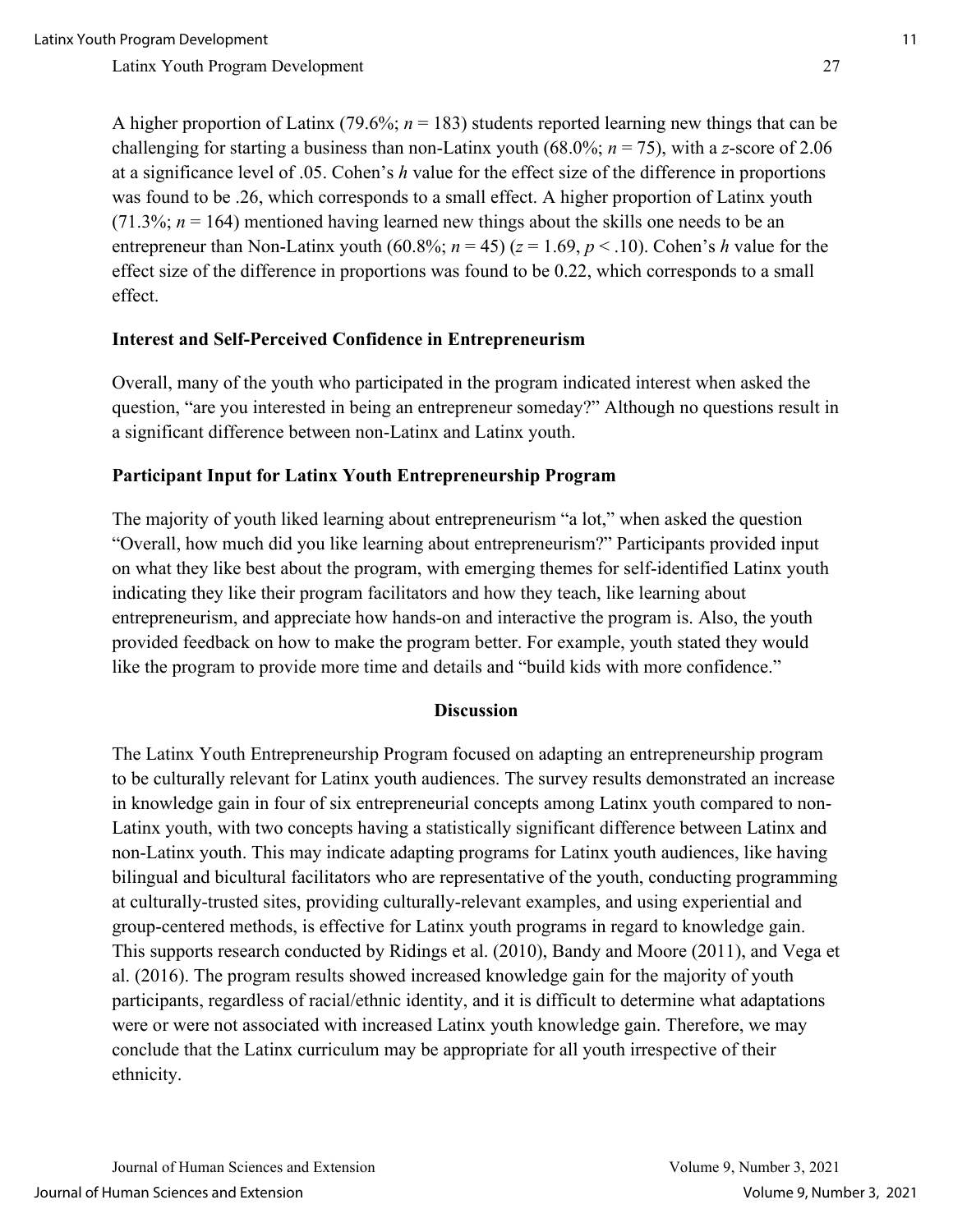Latinx youth were more likely to understand what can be difficult and the skills needed to be entrepreneurs compared to their non-Latinx counterparts. Although the research team cannot conclusively provide reasons for this, it is worth investigating more long-term and consistent entrepreneurship programming with the Latinx youth audience. Supporting relationship building and mentorship could improve self-confidence and increase self-efficacy.

Findings show that many of the youth reported interest in entrepreneurism in the future, although not significant. This indicates that some youth may pursue this opportunity as a career choice, and participation in this program may increase the overall youth level of preparedness for future entrepreneurship. This can potentially improve success in youth participants' future entrepreneurism endeavors.

This program utilized experiential learning, which has been shown to increase self-confidence in youth programs (Biers et al., 2006; Krueger & Brazeal, 1994). Irrespective of ethnicity, the program helped youth participants increase their confidence in becoming an entrepreneur someday. The study showed positive associations of youth interest in becoming entrepreneurs and their liking of learning about entrepreneurism at the program with their post-program confidence level. These findings indicate that when programs are culturally adapted, all youth audiences benefit, including non-Latinx youth. The evaluation informed the program's effectiveness and helped examine the association between youth interest in becoming entrepreneurs (and overall learning experience) and their confidence level. Programmatic interventions focused on increasing youth confidence to become entrepreneurs should consider ways to increase their interest in entrepreneurism. More research in strategies to improve Latinx self-confidence in entrepreneurial youth programs is needed to support self-confidence for this audience.

In addition, community partnerships are essential in providing the program at different on-site locations, focusing on school and culturally-trusted locations. Providing these workshops on-site creates access to programs for limited-resource families, and the need for transportation is eliminated. Providing programs at various trusted sites will continue to promote increased learning opportunities for Latinx youth.

### **Limitations**

A post-test only evaluation design was administered instead of a pre- and post-test program evaluation, which limits the ability to compare data at two different points. It should also be noted that this program was implemented with a wide age range of youth. Although only youth third grade and above completed the evaluation, this may still construe data. A third-grade youth may read, comprehend, and respond to questions in a different context than a high school student. These factors may have limited the data collected from this program.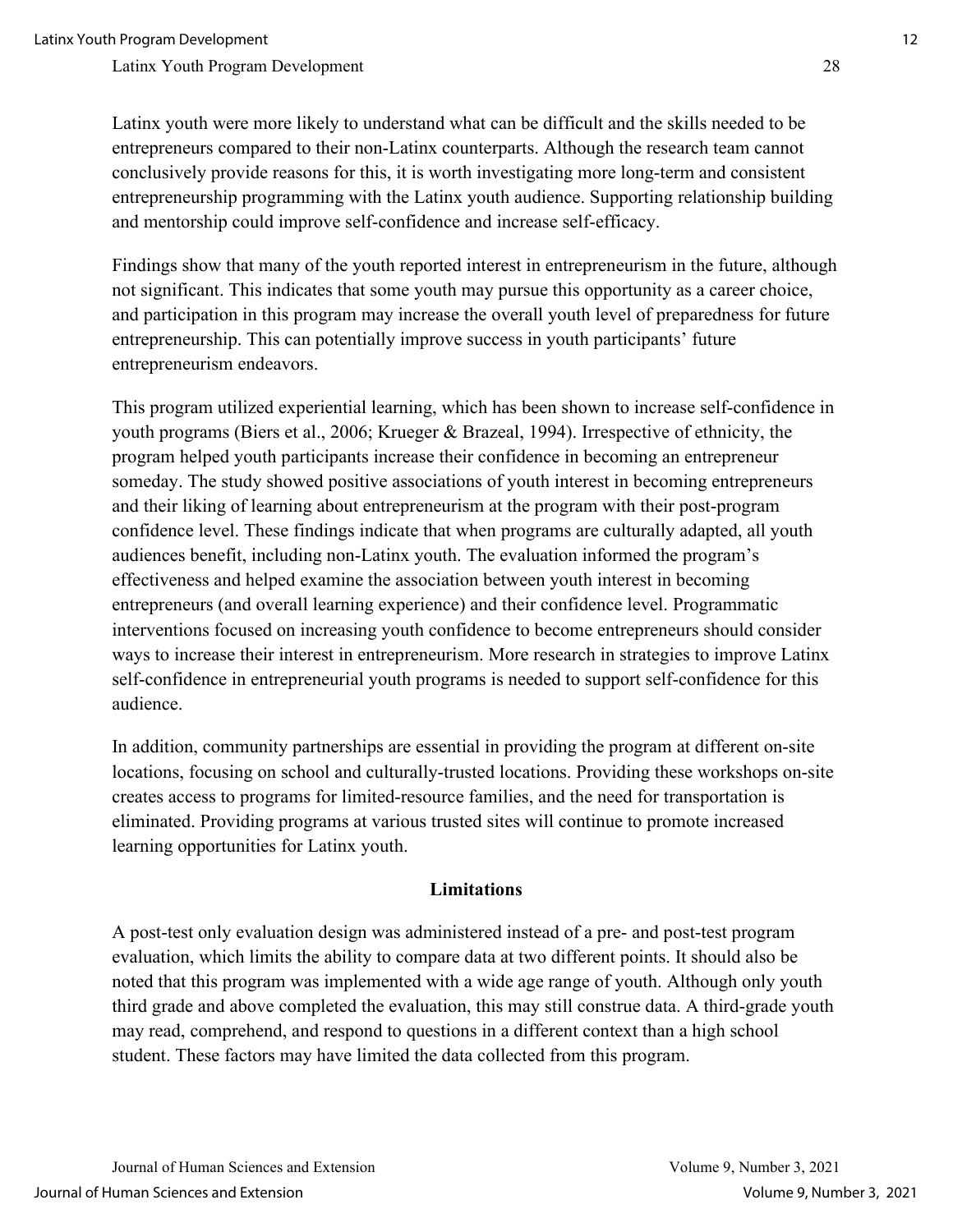Evaluation results support that youth participants like their teachers, reflecting the design and implementation of the program. Although youth enjoyed their facilitators and how they taught, data did not determine if they enjoyed their facilitators due to their appearance, teaching styles, personalities, or cultural connection. However, as the team continues to offer youth Latinx entrepreneurship programs and Latinx programs in general, the need to ensure teachers are representative of the audience will continue to be a priority when structuring programs.

Multiple research-based adaptations and considerations were implemented in this program design for Latinx youth. This can make it difficult to determine what adaptations and considerations (if any) contributed to knowledge, confidence, and interest in entrepreneurism for Latinx youth.

#### **Conclusion**

To create truly culturally-relevant youth programs, continual adaptation is needed to meet the intended audiences' needs. Adapting for Latinx youth audiences, such as having bilingual and bicultural facilitators and offering programs at schools and culturally-trusted locations, has shown an overall increase in knowledge gain in Latinx youth compared to non-Latinx youth who participated. Findings also indicated all youth showed positive learning outcomes when programs were culturally adapted, including non-Latinx youth. In addition, this study suggested a need for more research in strategies to successfully support self-confidence in youth entrepreneurism, particularly within the Latinx youth audience. Currently, programs established specifically for Latinx youth remain underdeveloped, and research is limited. Therefore, more research in understanding successful strategies for Latinx youth program development and implementation is needed.

#### **References**

- Bandy, T., & Moore, K. A. (2011). *What works for Latino/Hispanic children and adolescents: Lessons from experimental evaluations of programs and interventions.* Child Trends. [https://www.childtrends.org/wp-content/uploads/2011/02/Child\\_Trends-](https://www.childtrends.org/wp-content/uploads/2011/02/Child_Trends-2011_02_01_RB_WW4LatinoChildren.pdf)[2011\\_02\\_01\\_RB\\_WW4LatinoChildren.pdf](https://www.childtrends.org/wp-content/uploads/2011/02/Child_Trends-2011_02_01_RB_WW4LatinoChildren.pdf)
- Bennett, C. (1975). Up the hierarchy. *Journal of Extension, 13*(2), 7–12. <https://archives.joe.org/joe/1975march/1975-2-a1.pdf>
- Biers, K., Jensen, C., & Serfustini, E. (2006). Experiential learning: A process for teaching youth entrepreneurship. *Journal of Youth Development, 1*(2), 58–64*.*  <https://doi.org/10.5195/jyd.2006.386>
- Borden, L. M., Perkins, D. F., Villarruel, F. A., Carleton-Hug, A., Stone, M. R., & Keith, J. G. (2006). Challenges and opportunities to Latino youth development: Increasing meaningful participation in youth development programs. *Hispanic Journal of Behavioral Sciences, 28*(2), 187–208.<https://doi.org/10.1177/0739986306286711>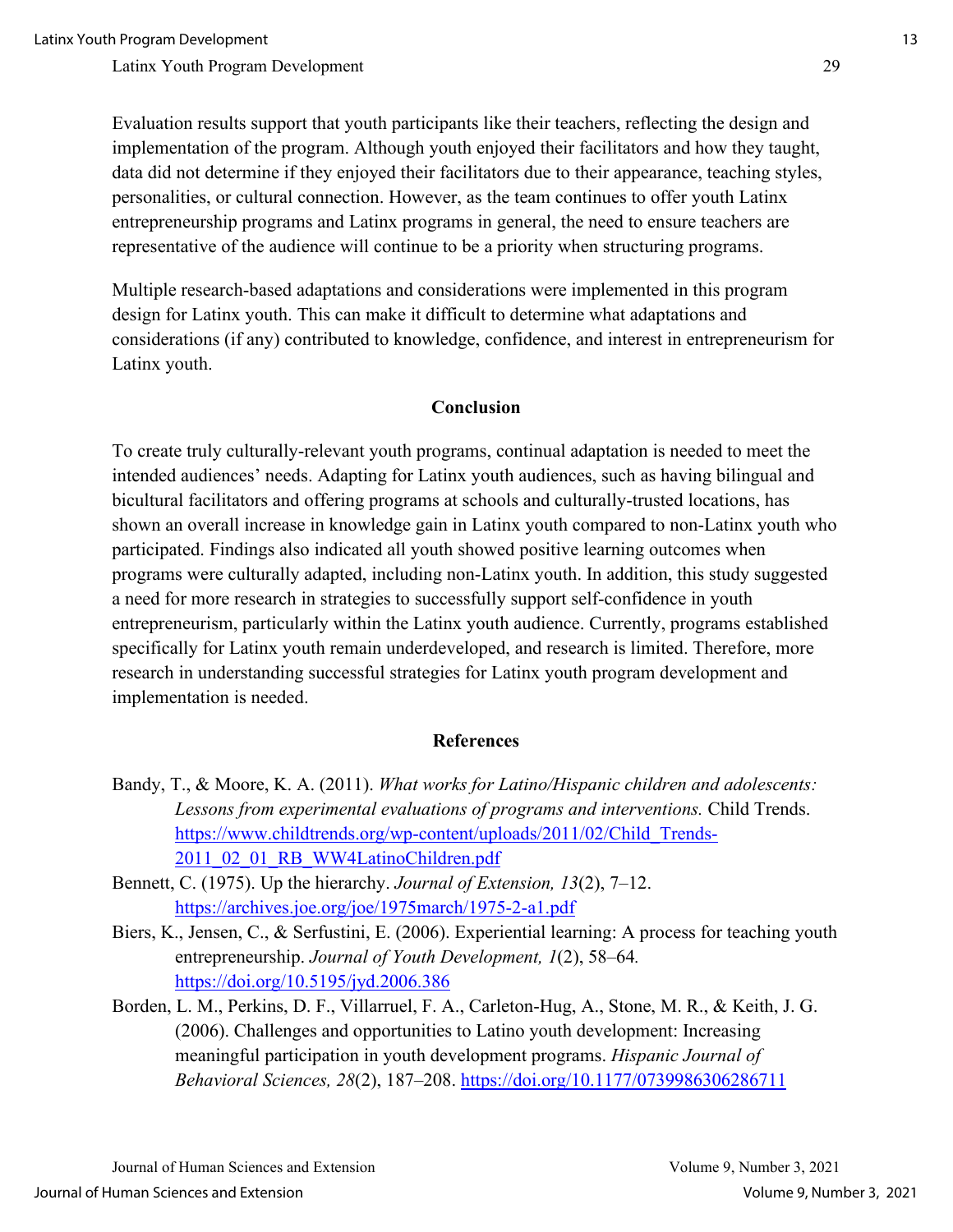- Dolan, K. A. (2018, February 7). W*hat's fueling Latinx entrepreneurship and what's holding it back*. Stanford Graduate School of Business. [https://www.gsb.stanford.edu/insights/whats-fueling-latino-entrepreneurship-whats](https://www.gsb.stanford.edu/insights/whats-fueling-latino-entrepreneurship-whats-holding-it-back)[holding-it-back](https://www.gsb.stanford.edu/insights/whats-fueling-latino-entrepreneurship-whats-holding-it-back)
- Guidotti-Hernández, N. M. (2017). Affective communities and millennial desires: Latinx, or why my computer won't recognize Latina/o. *Cultural Dynamics, 29*(3), 141–159. <https://doi.org/10.1177/0921374017727853>
- Koss-Chioino, J. D., & Vargas, L. A. (1999). *Working with Latino youth: Culture, development, and context.* Jossey-Bass.
- Krueger, N. F., & Brazeal, D. V. (1994). Entrepreneurial potential and potential entrepreneurs. *Entrepreneurship Theory and Practice, 18*(2), 91–104. <https://doi.org/10.1177/104225879401800307>
- Morelix, A., Tareque, I. S., Orozco, M., Perez, I., Oyer, P., & Porras, J. I. (2018). *2018 research report: The U.S. Latinx entrepreneurship gap.* Stanford Latinx Entrepreneurship Initiative*.* [https://www.gsb.stanford.edu/faculty-research/publications/2018-latino](https://www.gsb.stanford.edu/faculty-research/publications/2018-latino-entrepreneurship-gap-report)[entrepreneurship-gap-report](https://www.gsb.stanford.edu/faculty-research/publications/2018-latino-entrepreneurship-gap-report)
- Moreno, R., Hernandez, L. P., Schroeder, J., & Yazedijan, A. (2000). Rethinking human services for Latinos in the Plains: New paradigms and recommendations for practice. *Great Plains Research: A Journal of Natural and Social Sciences, 10*(2), 387–407*.* <https://core.ac.uk/download/pdf/17216572.pdf>
- Nayak, R., Tobin, D., Thomson, J., & Radhakrishna, R. (2015). Evaluation of on-farm food safety programming in Pennsylvania: Implications for Extension. *Journal of Extension, 53*(1), Article 34.<https://tigerprints.clemson.edu/joe/vol53/iss1/34/>
- Pew Research Center. (2013, July 1). *Between two worlds: How young Latinos come of age in America*. [http://www.pewhispanic.org/2009/12/11/between-two-worlds-how-young-](http://www.pewhispanic.org/2009/12/11/between-two-worlds-how-young-Latinos-come-of-age-in-america/)[Latinos-come-of-age-in-america/](http://www.pewhispanic.org/2009/12/11/between-two-worlds-how-young-Latinos-come-of-age-in-america/)
- Ridings, J. W., Piedra, L. M., Capeles, J. C., Rodríguez, R., Freire, F., & Byoun, S.-J. (2010). Building a Latino youth program: Using concept mapping to identify community-based strategies for success. *Journal of Social Service Research, 37*(1), 34–49. <https://doi.org/10.1080/01488376.2011.524514>
- Rockwell, K., & Bennett, C. (2004). Targeting outcomes of programs: A hierarchy for targeting outcomes and evaluating their achievement. *Faculty Publications: Agricultural Leadership, Education & Communication Department,* 48. <https://digitalcommons.unl.edu/aglecfacpub/48/>
- Santos, C. E. (2017). The history, struggles, and potential of the term Latinx. *Latina/o Psychology Today, 4*(2), 7–14. [https://www.nlpa.ws/assets/docs/newsletters/final%20lpt%20volume\\_4\\_no\\_2\\_2017%20](https://www.nlpa.ws/assets/docs/newsletters/final%20lpt%20volume_4_no_2_2017%20low%20res.pdf) [low%20res.pdf](https://www.nlpa.ws/assets/docs/newsletters/final%20lpt%20volume_4_no_2_2017%20low%20res.pdf)